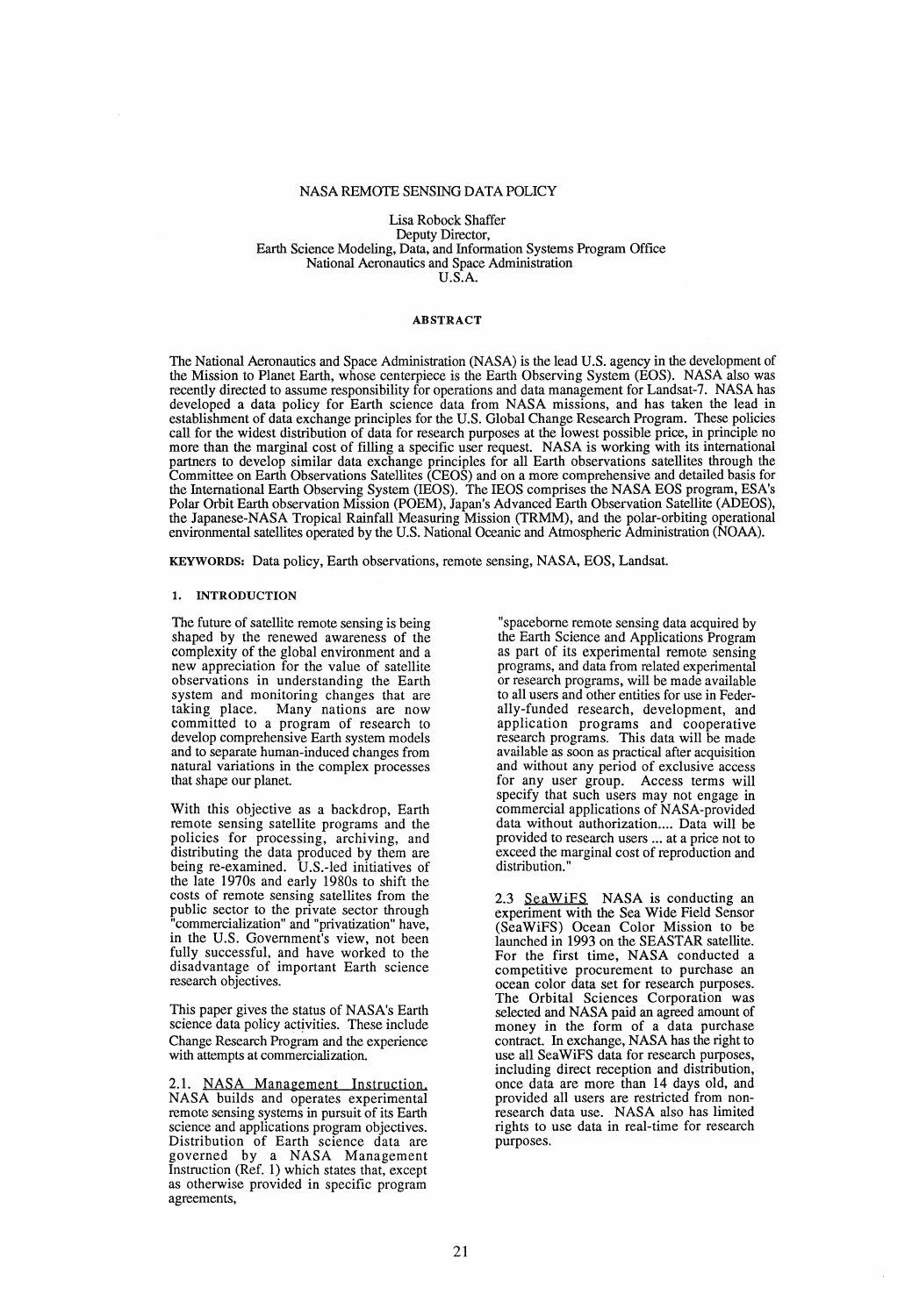Orbital Sciences Corporation will pursue the market for commercial and operational data distribution while the data are "fresh" in hopes of supplementing corporate income beyond the NASA payment. This commercialization model has yet to be tested. For data with a high "perishability," such as ocean color information, it will be an interesting experiment. For less specialized land surface data, the combination of research and commercial objectives in a data purchase agreement may not be viable, since many of the uses are valid for a long period after the data are acquired.

### 3. GLOBAL CHANGE RESEARCH

Dr. Allan Bromley, the President's Science Advisor, issued a statement of national policy regarding distribution of data for global change research in July 1991 (Ref. 3). This statement applies to all *V.S.* Government agencies, including NASA and NOAA, and establishes the framework within which agencies should work. It states:

"The overall purpose of these policy statements is to facilitate full and open access to quality data for global change research. They were prepared in consonance with the goal of the *V.S.* Global Change Research Program and represent the *V.S.*  government's position on the access to global change research data.

o The Global Change Research Program requires an early and continuing commitment to the establishment, maintenance, validation, description, accessibility, and distribution of high-quality, long-term data sets.

Data archives must include easily accessible information about the data holdings, including quality assessments, supporting ancillary information, and guidance and aids for locating and obtaining the data.

o National and international standards should be used to the greatest extent possible for media and for processing and communication of global data sets.

o Data should be provided at the lowest possible cost to global change researchers in the interest of full and open access to data.<br>This cost should, as a first principle, be no more than the marginal cost of filling a specific user request. Agencies should act to streamline administrative arrangements for exchanging data among researchers.

o For those programs in which selected principal investigators have initial periods of exclusive data use, data should be made openly available as soon as they become widely useful. In each case, the funding agency should explicitly define the duration of any exclusive use period".

### 4. LANDSAT

Presenting the status of Landsat is quite difficult, since the situation is under<br>considerable discussion and will change soon. Unfortunately all the answers are not known at the time this paper is written, but legislation is expected to be in place by the time of the International Society of Photogrammetry and Remote Sensing (ISPRS) Convention. National Space Policy Directive #5, signed by President Bush on February 5, 1992,  $(Ref.4)$  states:

"A remote sensing capability such as is currently being provided by Landsat satellites 4 and 5 benefits the civil and national security interests of the Vnited States and makes contributions to the private sector which are in the public interest. For these reasons, the Vnited States government will seek to maintain continuity of Landsat-type data."

The policy goes on to say that the *V.S.*  Government will

"... make Landsat data available to meet the needs of national security, global change research, and other federal users; and promote and not preclude private sector commercial opportunities in Landsat-type remote sensing.

Through this policy, President Bush directs NASA and the Department of Defense (DOD) to develop and launch a Landsat-7 satellite, to<br>define alternatives for maintaining data continuity beyond Landsat-7, and to prepare a plan which addresses operations, data archiving and dissemination, and commercial considerations associated with the Landsat program. The President also assigns the Department of the Interior the responsibility for maintaining a national archive of Landsattype remote sensing data.

In parallel, both houses of Congress are considering legislation to change the existing Landsat Act to find a way to ensure the continuation of the Landsat system. The changes to the law should make it consistent with the new national policy direction. The resulting legal framework for data policy is not yet defined either for current and future publicly-funded Landsats or for potential future privately-financed remote sensing satellite systems.

What is clear is that the *V.S.* Government and related organizations have very large needs for Landsat data for non-commercial uses, both research and operational. The Vnited States has determined that the attempt at commerciaJization of Landsat has not satisfactorily met these needs, evidenced by the sharp decline in data purchases by research users, and the sharp decrease in data acquired by the Earth Observation Satellite Corporation (EOSAT), the current operator of Landsat under contract to the Department of Commerce.

During the next three to six months, the various actors within the *V.S.* Government will be resolving the outstanding issues, moving forward with a plan to build and operate Landsat-7, and proposing changes to the current arrangements as they apply to Landsats-4, 5, and 6. The ultimate data regime for Landsat-7 may not be defined for some time, or it may be mandated explicitly by Congressional action later this year.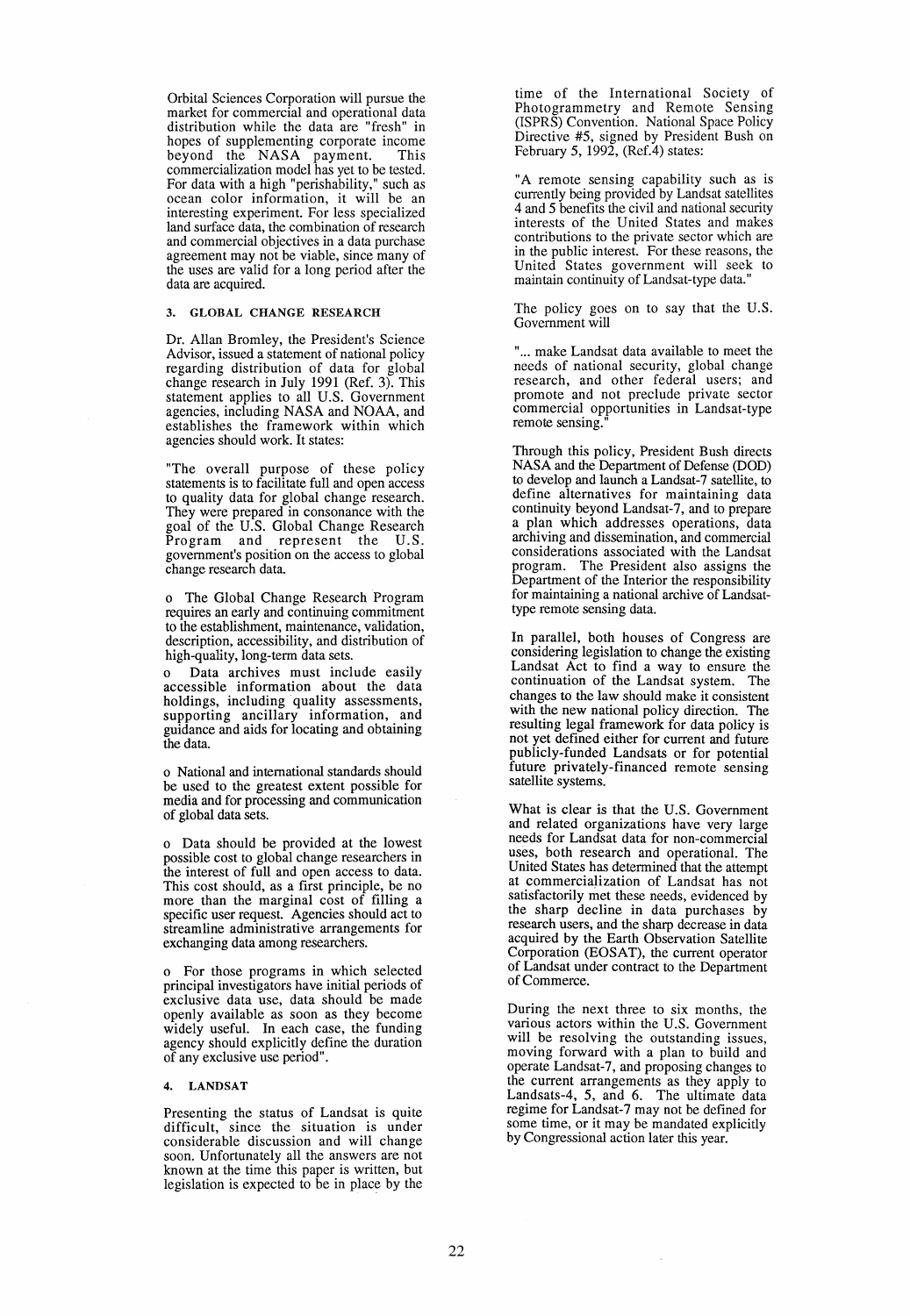## 5. INTERNATIONAL COOPERATION

5.1 International Earth Observing System For the Earth Observing System, NASA has been working with the European Space Agency (ESA), the European Organization for the Exploitation of Meteorological Satellites (EUMETSAT), NOAA, and Canadian and Japanese partners to establish a set of international data exchange principles. These principles will be embodied in formal memoranda of understanding among the partners, and will apply to those programs designated by the managing agencies as part of the International Earth Observing System (JEOS). As the draft principles stand, the IEOS elements include EOS; the Polar Orbit Earth observation Mission (POEM), beginning with POEM-I; the polar orbiting operational environmental satellite series after NOAA-N; the Tropical Rainfall Measuring Mission (TRMM); and the Japanese Advanced Barth Observation Satellite (ADEOS). These principles provide for exchange of IEOS data among the participating agencies, and the ability for each partner to provide appropriate data to users the partner designates for research, noncommercial operational use for the public benefit, and applications demonstrations at no more than the marginal cost of filling the specific user request. The principles give the agency responsible for a particular data set the ability to impose certain restrictions, such as non-reproduction and non-distribution, to protect potential commercial market opportunities and guard against unauthorized use. Agencies that prefer and have the authority to make their data more openly available may waive such restrictions

These principles will be included in bilateral memoranda of understanding between pairs of partners who have instrument exchange agreements, as part of the conditions for cooperation. NASA is developing such memoranda or other agreements with ESA, the Canadian Space Agency (CSA), EUMETSAT, the Japanese National Space Development Agency (NASDA), and the Japanese Ministry of International Trade and Industry (MITI) for various aspects of the IEOS. Other partners may exchange letters or otherwise formalize their commitments to the data exchange principles. It is NASA's intention to sign these agreements before the end of 1992. NOAA and EUMETSAT are also developing a memorandum of understanding for their cooperation in operational polar-orbiting environmental observations and will include a compatible data policy in their agreement.

5.2 CEOS The Committee on Earth Observations Satellites (CEOS) is endeavoring to develop a set of data exchange principles which would cover the full range of remote sensing missions. To date, agreement has been reached on data exchange principles in support of global change research. A meeting is planned for the fall of 1992 to continue development of the CEOS data principles beyond research use.

While CEOS has no formal legal standing, it was created by agreement of the Heads of State at the Group of Seven Economic Summit in 1984 in Williamsburg, Virginia, and endorsed at the 1989 Paris G-7 Summit. The operating principle of CEOS is to enable individual agencies with responsibility for Earth observations satellites to plan and allocate resources in compatible and complementary ways through intensive exchange of information, joint technical studies and demonstrations, and other forms of coordination. The data policy principles developed by CEOS are not legally binding, but represent the consensus of the participating agencies and reflect the common appreciation of the value of coordinated and harmonized approaches in the interest of improved service to users,

## 6. FUTURE DIRECTIONS

In the United States, there are no private sector satellites in operation and none with announced plans, besides Sea WiFS, which is principally funded by the NASA data purchase contract. The view from many sources in the government is that the principal opportunities for private commercial involvement in Landsat-type capabilities remain in the value-added domain. With the public sector the dominant consumer of satellite remote sensing data in the United States, it may be necessary and desirable for the government to continue to contract for the space segment as a government-managed service to ensure that it is responsive to public sector needs.

The broad availability of affordable data in minimally processed form will provide vast opportunities for the development of applications, and for thriving business in sale of hardware, software, and services associated with the use of such data including federal government use. This effort is supported by programs such as NASA's Research Announcement series for applications demonstration projects in remote sensing. With a clearly defined government role, private sector entities can also evaluate the commercial potential of filling certain space segment niches not addressed by government systems.

Congress is expected to ensure that public sector, non-commercial uses of data are supported through data distribution on a marginal cost basis, both for future Landsat data distribution and for data from experimental satellites. The debate may continue for some time on whether all users can or should be provided data from federally funded missions on this same basis in a nondiscriminatory manner, or whether we will maintain some attempts at recovering user fees from commercial users in the future. The question includes consideration of the equity of charging taxpayers for the use of a system that they already financed. It involves international reciprocity, and the desire to ensure that, if the U.S. offers a valuable information resource to the international community on a non-commercial